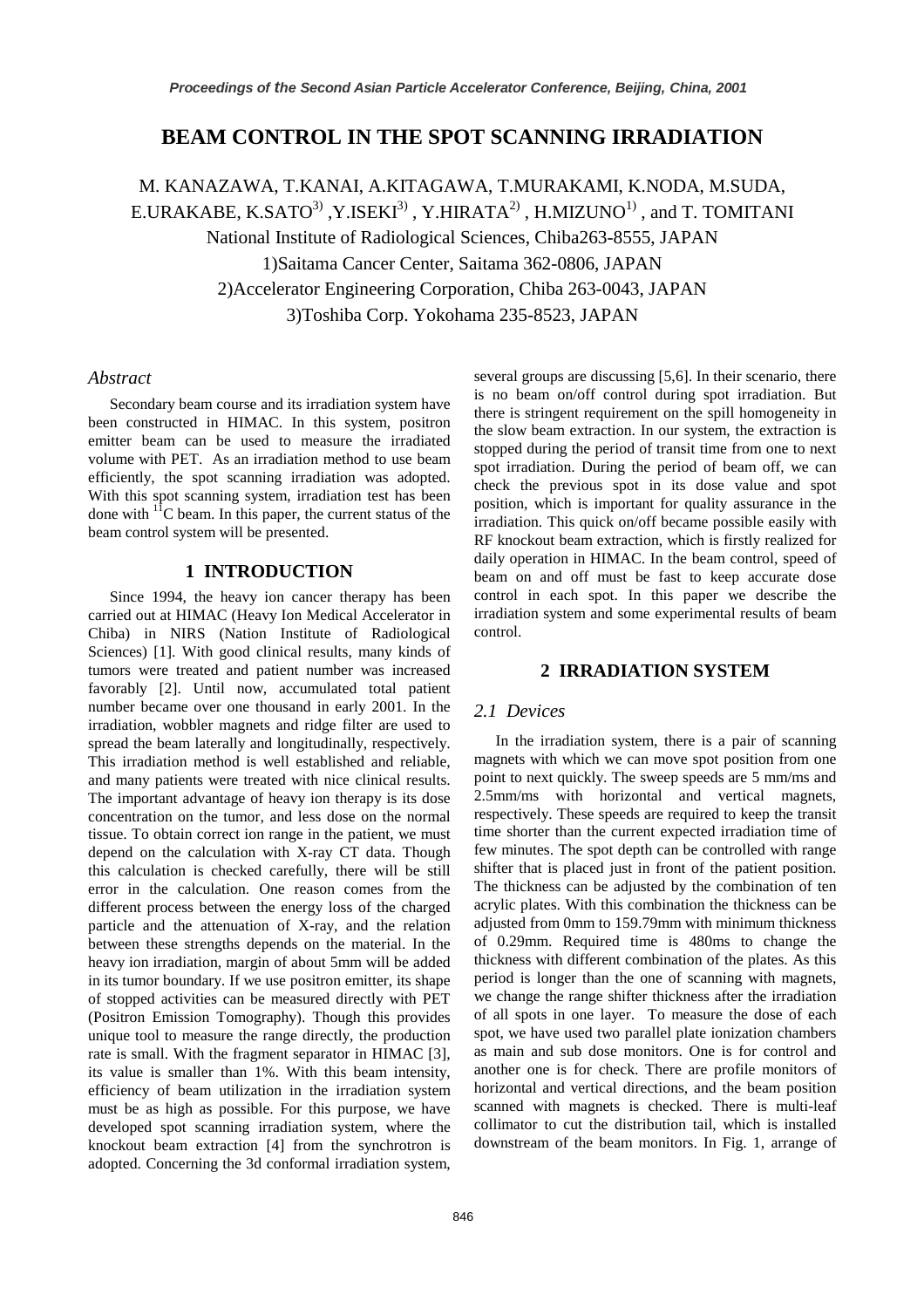these devices are shown together with the other devices of collimator and PSD (Position Sensitive Detector).



Figure 1. Irradiation system in the secondary beam course.

### *2.2 Control system*

In the control system, there are two groups. One group is for controls of each spot that requires fast response, and another group is for slow control. Former devices are controlled with pattern data in the four VME modules, and the latter group is controlled with PLC. In the VME system, four modules are connected to the irradiation devices as follows:

- 1. VME1 current data of scanning magnets $(H/V)$ , main dose monitor, multi-leaf collimator, range shifter
- 2. VME2 sub dose monitor.
- 3. VME3 horizontal position monitor.
- 4. VME4 vertical position monitor.

With this arrange of VME modules, loads in each CPU in VME are distributed. Separate arranges of main and sub dose monitor is come from security consideration though its load is not heavy. There is a timing controller to obtain fast response with following signals.

- a) Triggers to VME.
- b) Interlock signals from all devices.
- c) Flat top gate from synchrotron, generation of beam gate signal for each spot irradiation.

Timing sequence of control from one spot to next spot irradiation is shown in Figure 2.



Figure 2. Control sequence between the spot irradiations.

## **3 EXTRACTION SYSTEM**

In the beam extraction, we have used RF knockout method where the transverse rf field excites horizontal betatron oscillation. With this extraction device, we have quick control of beam on and off, which is required in this spot scanning irradiation. We have also merit with a fixed separatrix in the extraction process, where extracted beam axis will not move during whole period of extraction. The beam strength can be controlled with the amplitude of knockout rf field. To avoid spike shape of beam extraction, we will start with small rf amplitude at the beginning of the beam gate, and the amplitude was gradually increased. In Figures 3 and 4, beam spills are shown with this extraction, where the spill monitor has response up to 10 kHz.



Figure 3. Upper trace is beam gate, middle one is beam intensity in the ring and lower one is extracted beam signal. One time division (horizontal axis) is 400ms.



Figure 4. Beam spill signal in the successive small spots. One division (horizontal axis) is 2ms. Upper trace is beam gate, and middle trace is current of QDS magnet.

# **4 BEAM TEST OF THE SPOT SCANNING IRRADIATION**

In the beam test of the spot scanning, simple case of irradiation volume was used. The irradiated volume of SOBP (Spread Out Black Peak) was  $35\times35\times43$  mm<sup>3</sup> in the acrylic block, and the injected physical dose was 1Gy at the center of this volume. In the irradiation, 4050 spot points were used to form the required dose distribution in the above volume. The strength of each spot must be calculated from the data of lateral and depth dose distribution of the spot beam. The calculated results are shown in Figure 5 in the depth direction [7]. In the